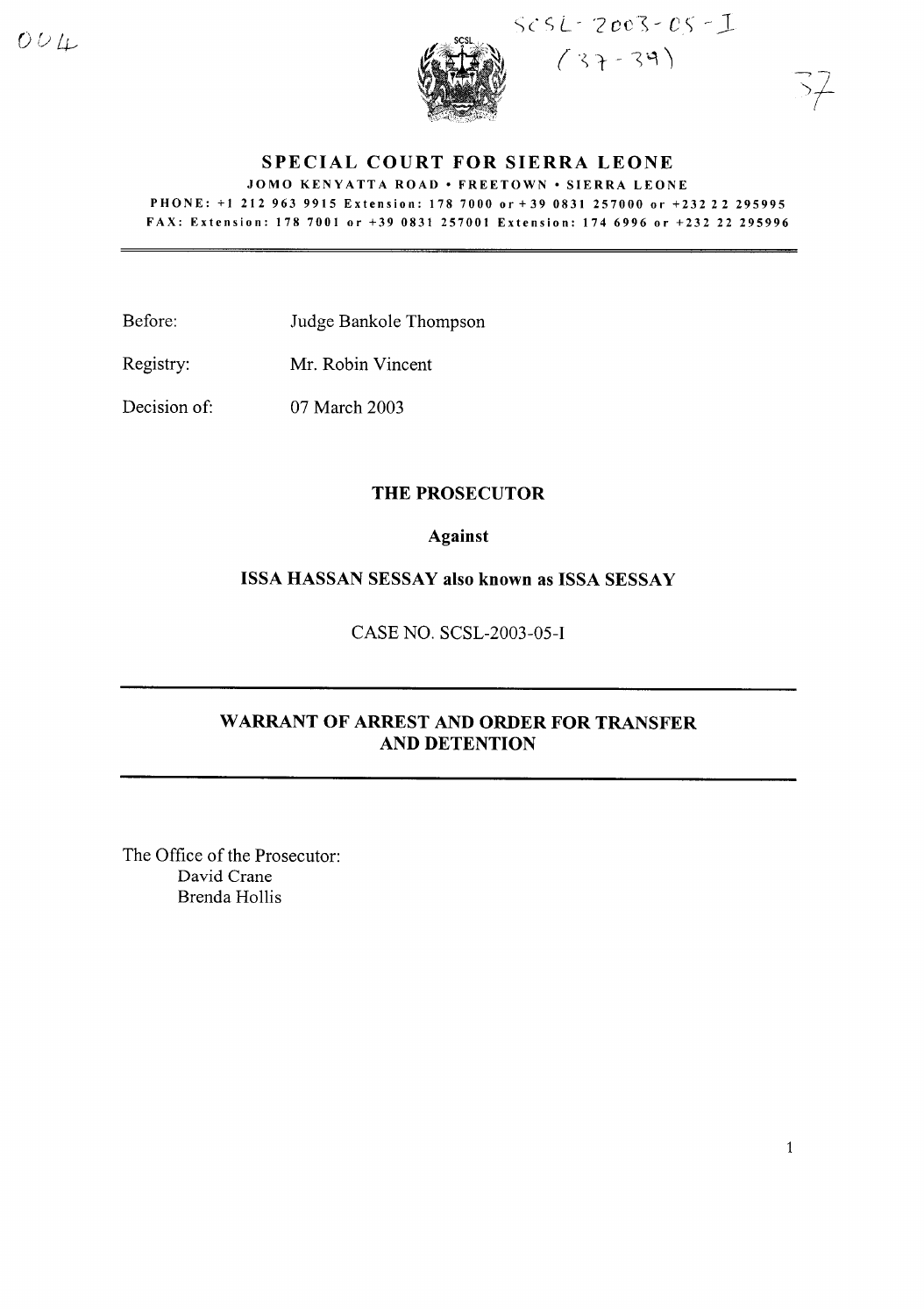### **THE SPECIAL COURT FOR SIERRA LEONE (the "Special Court"),**

**SITTING AS** Judge Thompson, designated by the President of the Special Court according to Rule 28 of the Rules of Procedure and Evidence ("the Rules");

**CONSIDERING** that the Indictment against I SSA HASSAN SESSAY also known as ISSA SESSAY, a citizen of Sierra Leone, born 27 June 1970 at Freetown, Western Area, Republic of Sierra Leone, who is accused of Crimes against Humanity, violations of Article 3 common to the Geneva Conventions and of Additional Protocol II, and other Serious Violations of International Humanitarian Law ("the Accused"); was reviewed and approved by the Special Court on 7 March 2003,

**CONSIDERING** that an Order for the Non-Disclosure was granted on 7 March 2003;

# **HEREBY ORDERS THE REGISTRAR OF THE SPECIAL COURT**

(A) to address this Warrant of Arrest, Decision Approving the Indictment, the Approved Indictment of the Accused and a Statement of the Rights of the Accused to the national authorities of Sierra Leone in accordance with Rule 55;

(C) to cause to be served on the Accused, at the time of his arrest, or as soon as is practicable immediately following his arrest, in English or have read to him in a language he understands, a certified copy of the Warrant of Arrest, a certified copy of the Indictment, a statement of the rights of the Accused and to caution the Accused that any statement made by him shall be recorded and may be used as evidence against him in coordination with the National Authorities of the State concerned;

(D) to remand the Accused, into the custody of the Special Court Detention Facility or such other Detention Facility as determined by the President in accordance with Rule 57.

### **HEREBY ORDERS THE RELEVANT AUTHORITIES OF THE GOVERNMENT OF SIERRA LEONE**

(A) promptly notify the Registrar of the Court of the arrest of the Accused for the purposes of effectuating his transfer to the custody of the Court, and to surrender the Accused to the Court without delay;

(B) to transfer the Accused to the custody of the Special Court without delay, or to such other place as the President may decide. The transfer shall be arranged between with the relevant national authorities of the Government of Sierra Leone and the Registrar of the Special Court;

(C) to assist and facilitate the Office of the Prosecutor of the Special Court, at any location, in the search for and seizure of all evidence related to the crimes alleged to have been committed by the Accused;